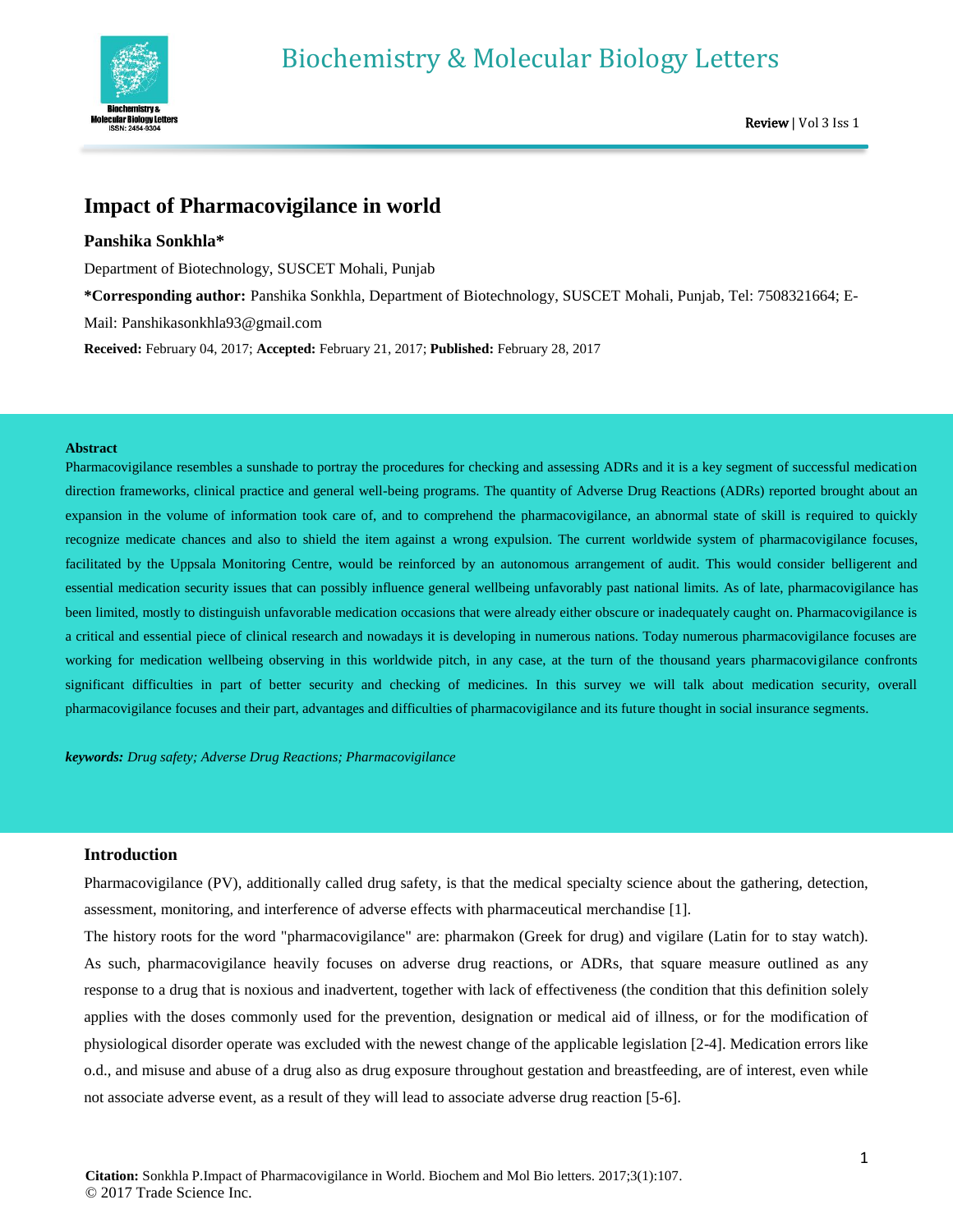Information received from patients and attention suppliers via pharmacovigilance agreements, in addition as different sources like the medical literature, plays an important role in providing the info necessary for pharmacovigilance to require place. In fact, so as to plug or to check a pharmaceutical product in most countries, adverse event information received by the license holder (usually a pharmaceutical company) should be submitted to the native drug administrative body [7-9].

Ultimately, pharmacovigilance thinks about with distinctive the hazards related to pharmaceutical merchandise and with minimizing the danger of any heart that will come back to patients. Corporations should conduct a comprehensive drug safety and pharmacovigilance audit to assess their compliance with worldwide laws, rules, and steering [10-11].

 $8<sup>th</sup>$  Global Pharmacovigilance & Drug Safety conference was held on  $10<sup>th</sup>$  july &  $11<sup>th</sup>$  july 2017 at jakarta,Indonesia where they discuss about the significance & scope of pharmacovigilance. The main aim of pharmacovigilance is to supply complete and clear info associated with drug safety and numerous risks and advantages related to them. Pharmacovigilance will facilitate in providing info of accidental and severe adverse events that couldn't be provided by clinical trials involving invivo methodology [12,13]. It enhances the impact of pharmacovigilance on patient welfare and public health and to grasp about pharmacovigilance. This track offers a quick discussion on Pharmacovigilance role in tending system [46]. Pharmacovigilance plays an important the role in healthcare system. There are so many laws and rules which are followed in pharmacovigilance practice. The Role of drug industries is to maintain the system and data of pharmacovigilance system. And the main scope is to deal with Ecopharmacovigilance (EPV), pharmacoenvironmentology and pharmacovigilance in herbalmedicines<sup>[14-16]</sup>.

9<sup>th</sup> th International Pharmacovigilance & Drug SafetyConference and Exhibition was held on July 17-19, 2017 at Munich, Germany where they discus about the importance and purpose of pharmacovigilance. In this, they discuss the improvement of patient safety and enhance the care in term of utilization of medicine [17,18]. And it helps to reduce the side effects of medicine. Its main purpose is to provide the clinical training in pharmacovigilance and increase the awareness about the pharmocovigilance in public [19,20].

10<sup>th</sup> Pharmacovigilance Congresswas held on Sep 21-22, 2017 Charlotte, USA where they discuss about the clinical and preclinical trials. In clinical trials improve the quality of drug and development of new medicinal product by new techniques. In pre-clinical trials, the drug safety data are collected and it is done before the clinical trials [21,22].

The International Society of Pharmacovigilance (ISoP) is a non- profitable and independent society. The main goal of this society is to provide safe and effective drugs. This society main aim is that every contry should learn about the

pharmacovigilance [23,24]. In the view of ISOP the scope of pharmacovigilance is very wide. This society help to reduce the problems related to the medicine. The pharmacovigilance enhance the patient care and patient safety in relation to the use of medicines [25-27].

#### **The World health Organization (WHO)**

The WHO was estabilished its program in 1961 related to the pharmacovigilance and drug safety. The principle of international collaboration within the field of pharmacovigilance is that the WHO International Drug observation Programme has 100 member nations in system and that members should record and report adverse effects of medication in their patients reports [28,29]. Member countries send their reports to the metropolis observation Centre where they are processed evaluated and entered into the WHO International Database, through membership within the WHO Programme one country will apprehend if similar reports area being created elsewhere then the area unit may reports of adverse reactions to a selected drug [30,31].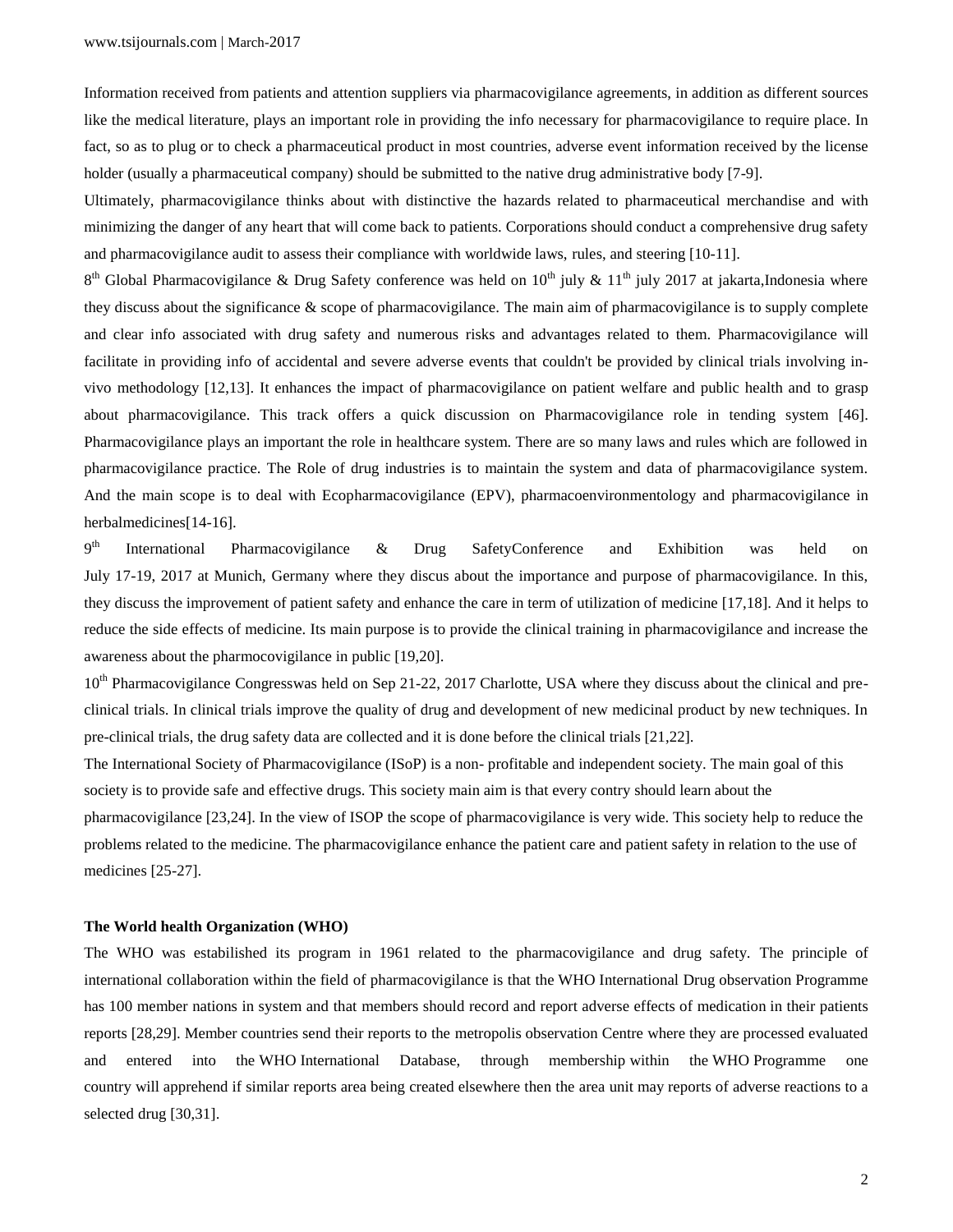## **The International Council Of harmonization (ICH)**

US, pharmaceutical research and manufacture of America (PRMA), European free trade Association (EFTA). And the main aim of this organization is to set the standard of drug companies around the world [32-34].

The Council for International Organizations of Medical Science (CIOMS) this organization is collaborated with World Health Organization (WHO) and the organisation has main aim is to provide the guide lines on drug safety [35]. This organization has evaluated the data and prepares the reports on the drug safety, further they use these reports as a reference on the development of drug regulatory policy. This Organization has adopted many policies related to the drug safety [36- 38].

The Uppsala Monitoring centre (UMC) The central capacity of the Uppsala Monitoring Centre is to deal with the global database of ADR reports got from National Centres. The Uppsala Monitoring Centre has built up institutionalized reporting by every single National Centre and has encouraged correspondence between nations to advance quick recognizable proof of signs [39-41].

#### **Materials and Methods Risk Assessments**

It is that plan in pharmacovigilance which is responsible in signal detection and monitioring the files of risk benefits of drugs. These assessments have other keys which compile the reports of risk management plans (RMP) and maintain report as the periodic safety update report, periodic benefit-risk evaluation report and development safety update report [42-44].

#### **Management of Causality**

A standout amongst the most essential, and testing, issues in pharmacovigilance is that of the assurance of causality [45]. Causality alludes to the relationship of a given unfavorable occasion to a particular medication. Causality assurance (or appraisal) is frequently troublesome in light of the absence of obvious or solid information [46,47]. While one may expect that a positive fleeting relationship may "demonstrate" a positive causal relationship, this is not generally the situation [48,49]. For sure, a "honey bee sting" AE-where the AE can unmistakably be credited to a particular cause—is by a wide margin the special case as opposed to the run the show. This is because of the many-sided quality of human physiology and in addition that of ailment and ailments [50-52]. By this retribution, keeping in mind the end goal to decide causality between an unfavorable occasion and a medication, one should first reject the likelihood that there were other conceivable causes or contributing components [53,54]. On the off chance that the patient is on various pharmaceuticals, it might be the blend of these medications which causes the AE and no one exclusively. There have been various late prominent situations where the AE prompted to the demise of a person [55,56]. The individual were not overdosed with any of the numerous solutions they were taking, yet the mix there seemed to bring about the AE. Thus it is vital to incorporate into AE report, the medication being accounted for, as well as every single other medication the patient was additionally taking [57,58].

#### **Detection of signals**

Detection of signals includes a scope of strategies. The WHO characterizes a well-being signal as: "Reported data on a conceivable causal relationship between an unfriendly occasion and a medication, the relationship being obscure or deficiently archived beforehand". Normally more than a solitary report is required to produce a signal, contingent on the occasion and nature of the data accessible [59,60].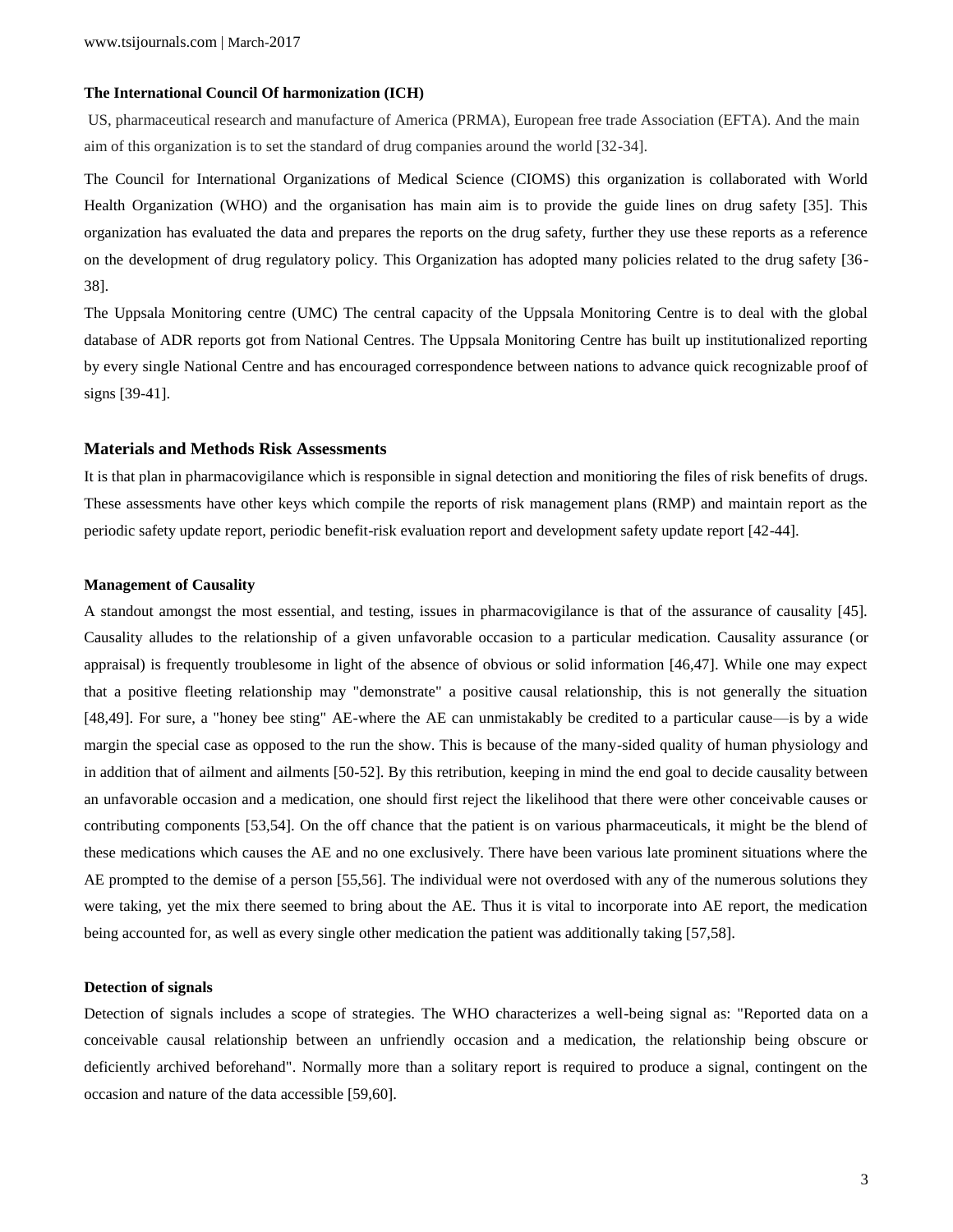Information mining pharmacovigilance databases is one approach that has turned out to be progressively prevalent with the accessibility of broad information sources and reasonable figuring assets [61]. The information sources (databases) might be possessed by a pharmaceutical organization, a medication administrative power, or a huge medicinal services supplier. Individual Case Safety Reports (ICSRs) in these databases are recovered and changed over into organized organization, and factual strategies are connected to ascertain factual measures of affiliation [62,63]. On the off chance that the factual measure crosses a self-assertively set limit, a signal is proclaimed for a given medication connected with a given antagonistic occasion [64,65]. All signs regarded deserving of examination, require encourage investigation utilizing every single accessible data as a part or discredit the signal. In the event that the investigation is uncertain, extra information might be required, for example, a post-showcasing observational trial [66,67].

## **Risk & Benefit of drugs**

Pharmaceutical organizations are required by law in many nations to perform clinical trials, testing new medications on individuals before they are made for the most accessible part [68,69]. This happens after a medication has been pre-screened for poisonous quality, once in a while utilizing creatures for testing. The makers or their operators normally select a delegate test of patients for whom the medication is outlined – at most a couple of thousand – alongside an equivalent control gather. The control gathering may get a fake treatment and additionally another medication, regularly an alleged "highest quality level" that is "ideal" medication showcased for the ailment [70-72].

The reason for clinical trials is to decide:

On the off chance that a medication works and how well it functions

On the off chance that it has any destructive impacts, and

On the off chance that it benefits more than damage and what amount more?

The factors in a clinical trial are determined and controlled, yet a clinical trial can never recount the entire story of the impacts of a medication in all circumstances [73,74]. Truth be told, nothing could recount to you the entire story, however a clinical trial must let you know; "sufficiently enough" being controlled by enactment and by contemporary judgements about the satisfactory adjust of advantage and damage [75,76].

## **Medical Devices**

A medicinal gadget is an instrument, mechanical assembly, embeds, in vitro reagent, or comparative or related article that is utilized to analyze, avoid, or treat sickness or different conditions, and does not accomplish its motivations through concoction activity inside or on the body [77-79]. While therapeutic items (additionally called pharmaceuticals) accomplish their important activity by pharmacological, metabolic or immunological means, medicinal gadgets act by physical, mechanical, or warm means [80-82]. Restorative gadgets shift significantly in complexity nature and application. Illustrations extend from straight forward gadgets, for example, tongue depressors, restorative thermometers, and expendable gloves to cutting edge gadgets, for example, medicinal robots, cardiovascular pacemakers, and neuroprosthetics [83-85].

#### **Related to Herbal medicine**

The utilization of herbs as conventional solutions keeps on growing rapidly over the world; numerous people now take home grown medicine or home grown items for their social insurance in various national human services settings [86,87]. However, broad communications reports of unfriendly occasions with home grown medicine can be inadequate and along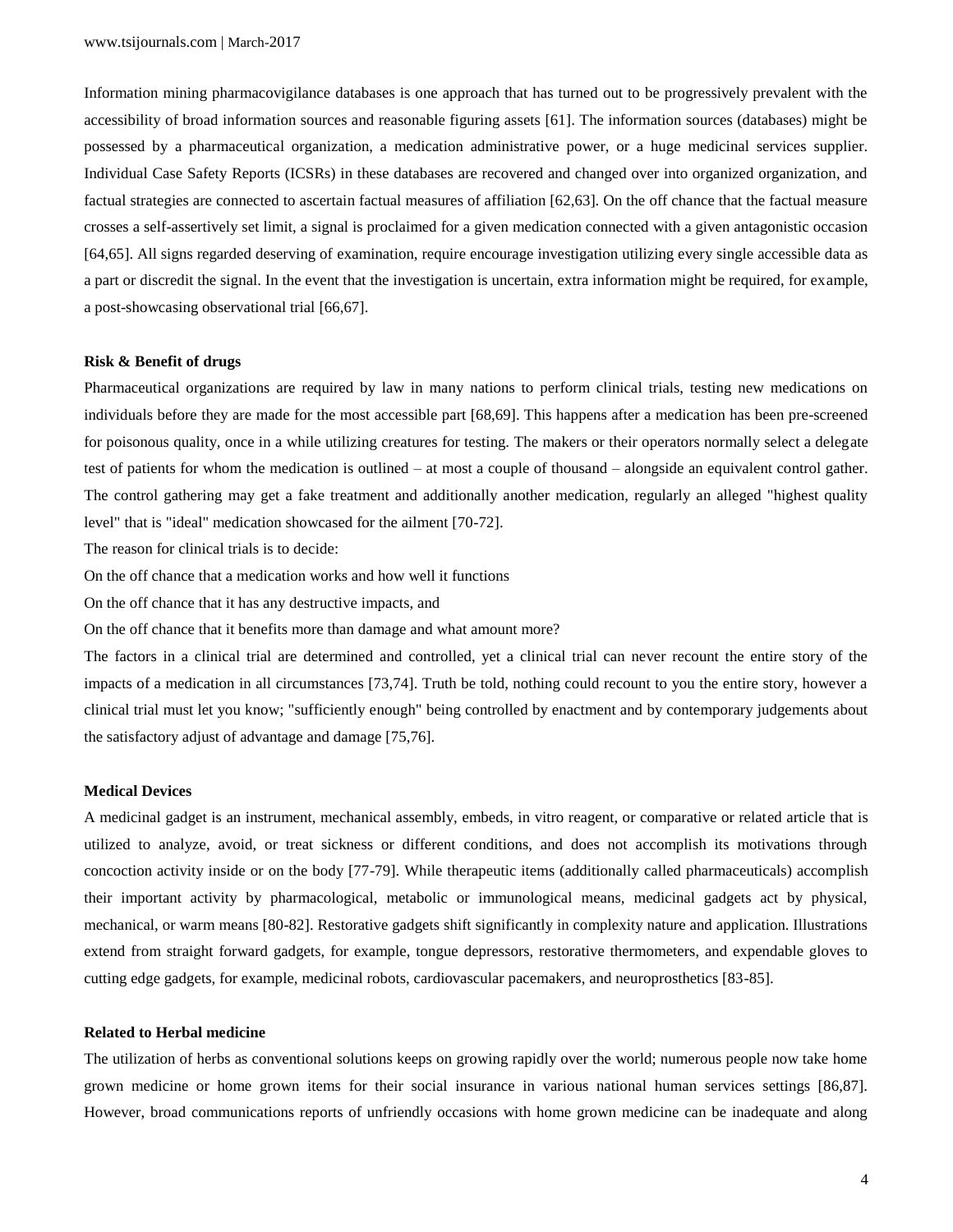these lines misleading [88,89]. Moreover, it can be hard to recognize the reasons for home grown prescription related antagonistic occasions since the measure of information on every occasion is for the most part not exactly for pharmaceuticals formally managed as medications [90,91].

## **Conclusion**

Pharmacovigilance keeps on assuming an essential part in meeting the difficulties postured by the perpetually expanding extent and power of meds, all of which convey an inescapable and a few circumstances eccentric potential for damage [92,93]. At the point when antagonistic impacts and poisonous quality do show up, particularly when already obscure, it is fundamental that these are accounted for, examined and their note worthiness is conveyed viably to the group of on lookers having learning to translate the data [94,95]. For all drugs, there is an exchange off between the advantages and the potential for mischief. The mischief can be minimized by guaranteeing that solutions of good quality, well-being and viability are utilized objectively, and that the desires and worries of the patient are considered when remedial choices are made [96-98]. To accomplish this is to serve general wellbeing, and to encourage a feeling of trust among patients in the medications they utilize that would develop the trust in the wellbeing administration when all is said in done, guarantee that dangers in medication utilize are foreseen and oversaw, furnish controllers with the essential data to correct the suggestions on the utilization of the drugs, enhance correspondence between the wellbeing experts and the general population and instruct wellbeing experts to comprehend the viability or danger of meds that they endorse [99-102].

#### **REFERENCES**

- 1. Naik P. The Future of Pharmacovigilance. J Pharmacovigilance. 2015; 3:159.
- 2. Hale Zerrin Toklu. Pharmacovigilance of Herbal Medicine: Herbavigilance. Adv Pharmacoepidemiol Drug Saf. 2016; 5: 208.
- 3. Kaur I, Kalaiselvan V, Kumar R, Mishra, et al. Effective Reporting by Pharmacist in Pharmacovigilance Programme of India. Adv Pharmacoepidemiol Drug Saf 2015; 4: 197.
- 4. Lores-González JC, Moyano BS, Pérez-Guerrero JJ, et al. Effect of Previously Administered Medication on Length of Hospital Stay in Patients with Moderate Acute Bronchiolitis. J Infect Dis Preve Med. 2016; 4: 135.
- 5. Raschi E, Poluzzi E, Koci A, et al. Macrolides and Torsadogenic Risk: Emerging Issues from the FDA Pharmacovigilance Database. J Pharmacovigilance 2013; 1: 104.
- 6. Prasad A, Datta PP, Bhattacharya J, et al. Pattern of Adverse Drug Reactions Due to Cancer Chemotherapy in a Tertiary Care Teaching Hospital in Eastern India. J Pharmacovigilance. 2013; 1: 107.
- 7. Richards NL, Hall SW, Harrison NM, et al. Merging Wildlife and Environmental Monitoring Approaches with Forensic Principles: Application of Unconventional and Non-Invasive Sampling in Eco-Pharmacovigilance. J Forensic Res 2014; 5: 228.
- 8. Wertheimer A. The Impact of Personalized Medicine on Pharmacovigilance. J Pharmacovigilance. 2015; 3: 133.
- 9. Allabi AC, Nwokike J. A Situational Analysis of Pharmacovigilance System in Republic of Benin. J Pharmacovigilance. 2014; 2: 136.
- 10. Magyar I, Botea M, Maghiar A, et al. The Rational Use of Mucolytic Drugs in Children: Worsening of the Cough as Adverse Drug Reaction after Carbocysteine in Children. Clin Exp Pharmacol. 2013; 3: 140.
- 11. Wahab IA, Pratt NL, Kalisch LM, et al. Sequence Symmetry Analysis and Disproportionality Analyses: What Percentage of Adverse Drug Reaction do they Signal?. Adv Pharmacoepidemiol Drug Saf. 2013; 2: 140.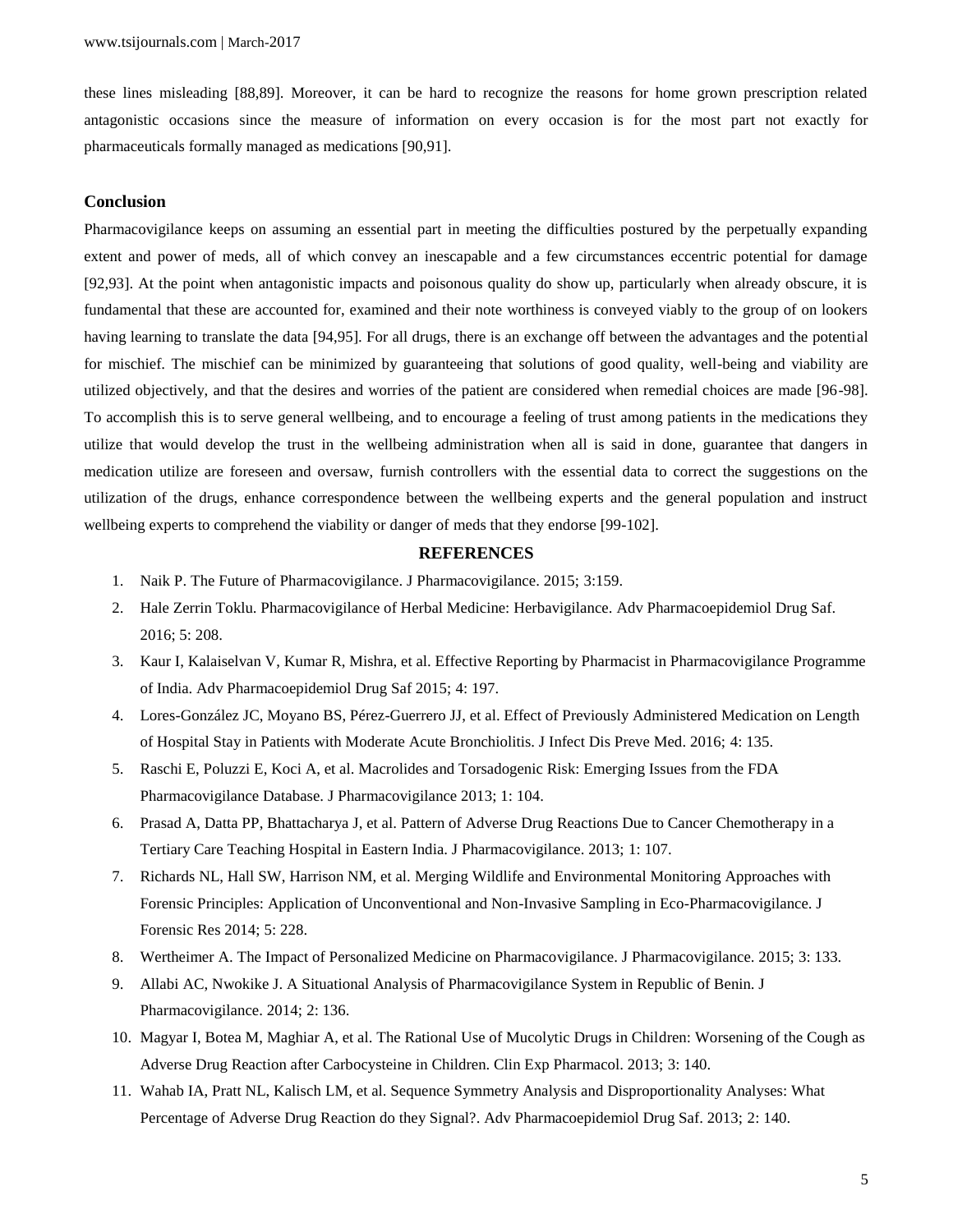- 12. Ortiz JAA. Pharmacovigilance Legal Requirements for Marketing Authorization Holders in Spain. J Pharmacovigilance. 2014; 2: 132.
- 13. Panda AK. Ayurveda Medication Non Adherence: Implications for Clinical Practice and Research. J Tradi Med Clin Natur 2016; 5: 123.
- 14. Brown JD, Hutchison LC, Martin BC. Comparing the Tools to Identify Potentially Inappropriate Medications in the Elderly and Future Research Directions. J Gerontol Geriatr Res.2016; 5: 321.
- 15. Whitstock MT, Pearce CM, Eckermann EJ. Randomised Controlled Trials and 'Unexpected' Adverse Events Associated with Newly Released Drugs: Improvements in Pharmacovigilance Systems are Necessary for Real-Time Identification of Patient Safety Risks. J Clinic Toxicol.2011; 2:1.
- 16. Garlapati S. Pharmacoepidemiology & Pharmacovigilance: Pow-erful Emerging Areas to ConquerMore. Adv Pharmacoepidem Drug Safety.2012; 1: 110.
- 17. Gothwal SK, Khosya S, Gharpure N Dapsone. Hypersensitivity Syndrome- A Fatal Adverse Drug Reaction. Intern Med.2013; 3: 123.
- 18. Flower DR. Pharmacovigilance, Drug Repositioning, and Virtual Screening. J Pharmacovigilance.2013; 1:103.
- 19. Maldonado C, Vázquez M, Guevara N, et al. Use of STOPP/ START Criteria to Perform Active Pharmacovigilance in the Elderly .J Pharmacovigilance.2014;2:146.
- 20. Elhassan GO. Pharmacovigilance: Clinical Perspectives towards Patient Safety. J Pharmacovigil.2015; 3:129.
- 21. Edwards SG, Hartwell EE, Mooney L, et al. Changes in Stress Reactivity among Stimulant Dependent Adults After Treatment with Mindfulness Based Relapse Prevention: Results from a Pilot Randomized Clinical Trial. J Addict Res Ther.2016;7: 298.
- 22. Wang Z, Yuan A, TanMT. Computation of the Properties of Multi-Stage Clinical Trial Design Based on SCPRT.J Clin Trials.2016; 6: 274.
- 23. Vijay Kumar. Challenges and Future Consideration for Pharmacovigilance. J Pharmacovigilance. 2013; 1: 102.
- 24. Reis CD, Veiga CE, Martins JJ. Pharmacovigilance in Cabo Verde: Measuring the Awareness and Knowledge of Consumers. J Pharmacovigil.2016; 4: 200.
- 25. Tawde S. A Generic Pharmaceuticals: Is Pharmacovigilance Required?.J Pharmacovigil. 2014; 2: 124.
- 26. Montanari-Vergallo G. Recent Developments in EU and US Pharmacovigilance Legislation. J Pharmacovigilance.2013; 1: 105.
- 27. Magyar I. An Overview on the Third Annual Pharmacovigilance Forum. Clin Pharmacol Biopharm. 2015; 5: 122.
- 28. Swain S, Patra CN. Impact of Pharmacovigilance in Healthcare System: Regulatory Perspective. Pharmaceut Reg Affairs. 2014; 3: 143.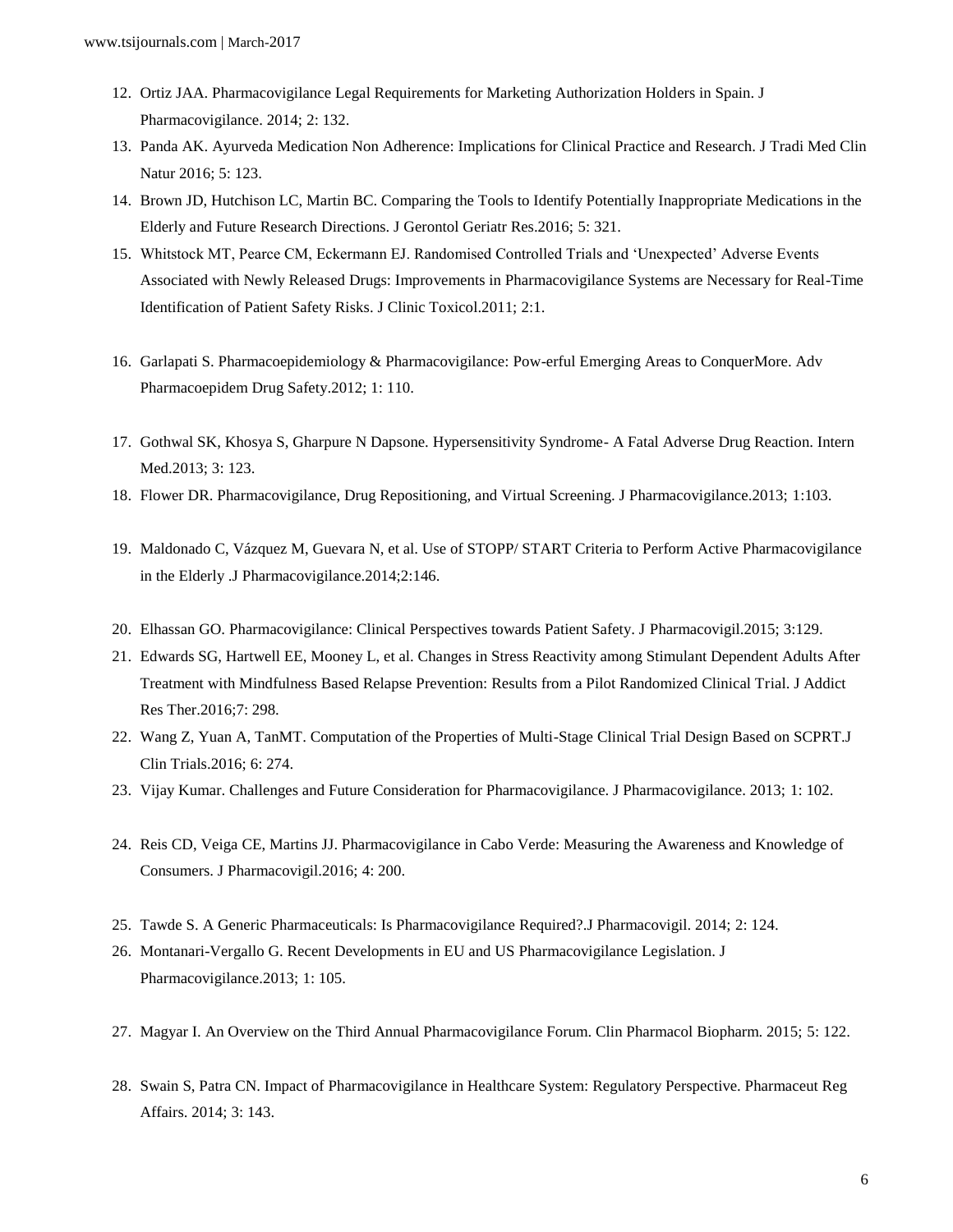- 29. Kane-Gill SL, McCartney LN. The Elusive Quest to Maximize Voluntary Incident Reporting and Optimize Pharmacovigilance: A Matter of the Reporting Mechanisms or More? Adv Pharmacoepidem Drug Safety.2012;1: 108.
- 30. Elkalmi RM, Ahmad Hassali MA, Al-lela QBO, et al.The Teaching of Subjects Related to Pharmacovigilance in Malaysian Pharmacy Undergraduate Programs. J Pharmacovigilance.2013; 1: 106.
- 31. Kaur I, Kalaiselvan V, Kumar R, et al. Effective Reporting by Pharmacist in Pharmacovigilance Programme of India. Adv Pharmacoepidemiol Drug Saf. 2015; 4: 197.
- 32. Sanaa A, Amal AH, Samar R, et al. Awareness and Perception of National Pharmacovigilance Center among Lebanese Medical Staff. J Pharmacovigilance. 2016; 4: 199.
- 33. Yerramilli A, Veerla S, Chintala E, et al. A Pharmacovigilance Study Using Tracer Techniques. Adv Pharmacoepidemiol Drug Saf.2014; 3: 165.
- 34. Dave VS. Current Trends in Pharmacovigilance. J Pharmacovigilance.2013; 1: 104.
- 35. Pournamdar Z, Zare S. Survey of Medication Error Factors from Nurses' Perspective. Biol Med .2016; 8: 310.
- 36. ontanari-Vergallo G. Recent Developments in EU and US Pharmacovigilance Legislation. J Pharmacovigilance.2013; 1:105.
- 37. Kharkar M, Bowalekar S. Extent of Under Reporting of Adverse Drug Reactions (ADRs) in India: Evaluation using Logistic Regression Analysis (LRA) Model. J Clin Trials.2014; 4: 155.
- 38. Yamamoto. The Role of a Pharmacist and Undergraduate Pharmacy Education with Special Reference to the Adverse Drug Reaction Reporting System in Japan. J Pharmacovigilance.2013; 1: 113.
- 39. Chablani L. Pharmacovigilance of Biosimilars. J Pharmacovigilance.2013; 1: 107.
- 40. Yiannakopoulou ECh. Pharmacovigilance for Novel Oral Anticoagulants: Why is It So Crucial?. J Pharmacovigilance.2015; 3: 135.
- 41. Al-Hazmi NN, Naylor IL. A Study of Community Pharmacists' Awareness and Contributions to Adverse Drug Reactions (ADRs) Reporting Systems in the Makkah, Kingdom of Saudi Arabia (KSA).J Clin Trials. 2013; 3: 127.
- 42. Reis CD, Veiga CE, Martins JJ. Pharmacovigilance in Cabo Verde: Measuring the Awareness and Knowledge by Healthcare Professionals. J Pharmacovigil. 2015; 3: 177.
- 43. De Ponti F. New Approaches in Pharmacovigilance in the Pharmacogenomic Era: A Call for Papers. J Pharmacovigilance. 2014; 2: 122.
- 44. Al-Amiry MHA. Pyrazinamide Induced Photosensitivity: A Case Report from Iraq. J Pharmacovigilance.2013;1: 103.
- 45. Tiwari P, Anuradha, D'Cruz S, et al. Adverse Drug Reaction Monitoring in a North Indian Public Teaching Hospital. J Pharma Care Health Sys.2016; 3: 164.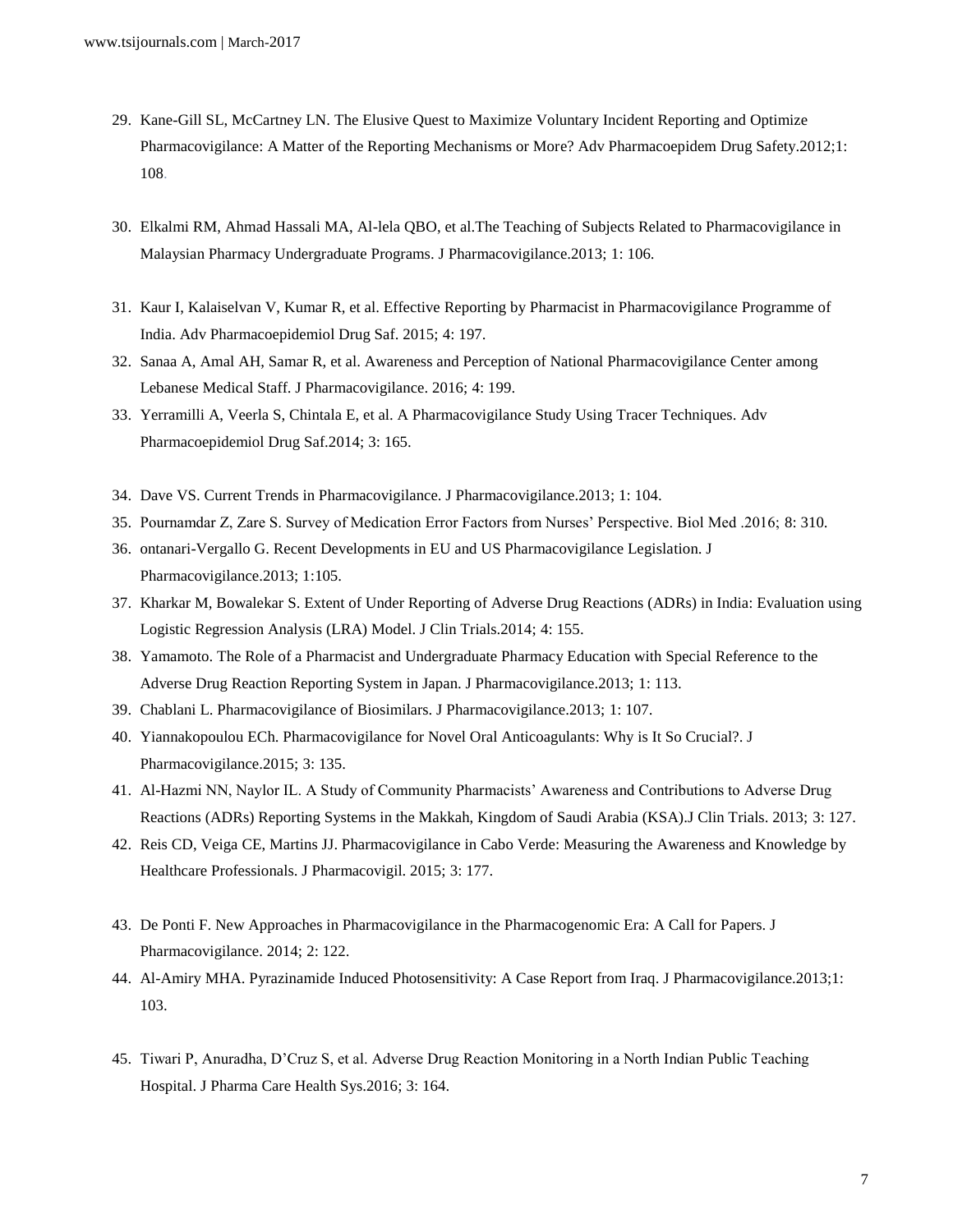- 46. Mohammad Arif Khan, Krishna Pandey, Krishnamurthi. Pharmacovigilance in India: A Need Indeed. J Pharmacovigilance. 2014; 2: 126.
- 47. Magyar I. The Surveillance of the Adverse Drug Reaction in Romania:Pharmacovigilance in Romania.Clinic Pharmacol Biopharmaceut S.2014; 2: 1.
- 48. Vallano A, Castañeda PF, Quijada, et al. Hospital Doctors' Views and Concerns about Pharmacovigilance. J Pharmacovigilance. 2015; 3: 160.
- 49. De Ponti F. Global Perspectives in Pharmacovigilance. J Pharmacovigilance. 2013; 1: 108.
- 50. Heidari A. A Pharmacovigilance Study on Linear and Non–Linear Quantitative Structure (Chromatographic) Retention Relationships (QSRR) Models for the Prediction of Retention Time of Anti–Cancer Nano Drugs under Synchrotron Radiations. J Pharmacovigil. 2016; 4: 161.
- 51. Reis CD, Filipe HM, Filipe HM, et al. Pharmacovigilance in Cabo Verde: Measuring the Impact of Pharmacovigilance Educational Campaign on Consumer's Knowledge. J Pharmacovigil .2016; 4: 217.
- 52. Muhannad RMS, Arwa YA, Omer QBA, et al. Psychometric Evaluation of Physician toward Pharmacovigilance Practice in Iraq. J Pharmacovigilance. 2016; 4: 214.
- 53. Dunning T, Sinclair A. Glucose Lowering Medicines and Older People with Diabetes: The Importance of Comprehensive Assessments and Pharmacovigilance. J Nurs Care.2014; 3: 160.
- 54. Wertheimer AI. The Curious Path of Pharmacovigilance. J Pharmacovigilance.2013; 1: 109.
- 55. Soussi Tanani D, Serragui S, Cherrah Y, et al. Signal Management of Disproportionate Reporting in Moroccan Pharmacovigilance: The Lower Limb Edema Induced by Anti-Tuberculosis Drugs. J Pharmacovigilance.2015; 3:161.
- 56. Mastroianni PC, Varallo FR, Dagli-Hernandez C Brazilian. Regulation in Pharmacovigilance: A Review. Pharmaceut Reg Affairs .2016; 5: 164.
- 57. U ZK, Samuel J, Kessler BA, et al. Systematic Approach to Pharmacovigilance beyond the Limits: The Southern Network on Adverse Reactions (SONAR) Projects. Adv Pharmacoepidemiol Drug Saf. 2014; 3:149.
- 58. Camacho LH, Pai N. Pharmacovigilance of Oncology Biosimilars. J Pharmacovigilance. 2015; 3:1.
- 59. Gildeeva GN, Yurkov. VI Pharmacovigilance in Russia: Challenges, Prospects and Current State of Affairs. J Pharmacovigil. 2016; 4: 206.
- 60. Ranjan A, Tripathi A, Saurabh A, et al. Signal Detection in Pharmacovigilance: An Application ofSubjective Bayesian Inference. Adv Pharmacoepidemiol Drug Saf.2016; 5: 207.
- 61. Garlapati S, Priyanka S. Cradles of Signals for Pharmacovigilance Process. J Pharmacovigil. 2014; 3:126.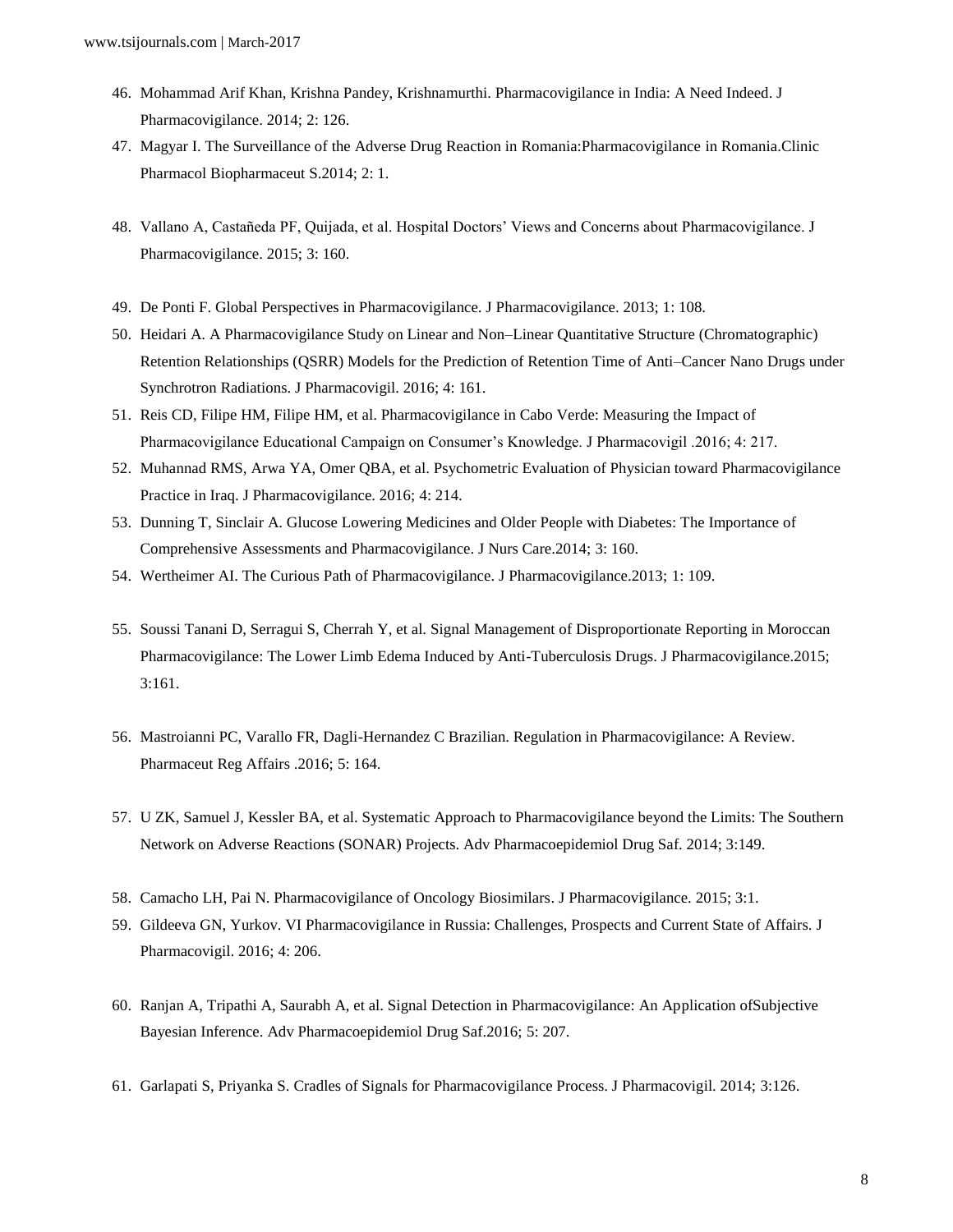- 62. Saygi S, Alkas FB, Etikan I, et al. Pharmacovigilance Awareness among the Community Pharmacists and Pharmacy Students in the Turkish Republic of Northern Cyprus. J Pharmacovigil. 2016; 4: 204.
- 63. Raza A, Jamal H. Assessment of Knowledge, Attitudes and Practice among the Medical and Pharmacy Students towards Pharmacovigilance and Adverse Drug Reactions in Abbottabad, Pakistan. J Pharmacovigilance.2015; 3:173.
- 64. Charfi R, Ben Sassi M, Gaies E, et al. PRES Induced By Cyclosporin with Normal Blood Concentrations in a Bone Marrow Recipient. J Drug Metab Toxicol. 2015; 5: 230.
- 65. Devi S. Use of Informatics in Identification of Adverse Drug Reactions. J Bioequiv Availab. 2014; 6: 54.
- 66. Ozcagli E, Alpertunga B, Tsatsakis AM. Biosimilar Drugs and Pharmacovigilance. Pharm Anal Acta .2015; 6: 416.
- 67. Garlapati S, Nagandla S. Risk Management Plan Its Importance and Emphasys on Pharmacovigilance Activities. Adv Pharmacoepidemiol Drug Saf. 2014; 3: 128.
- 68. Kaur I, Jindal S, Grover. IS Cutaneous Adverse Drug Reaction with Ofloxacin. J Pharmacovigilance. 2014; 2: 144.
- 69. Necho W, Worku. A Assessment of Knowledge, Attitude and Practice of Health Professionals towards Adverse Drug Reaction Reporting and Factors Associated with Reporting. J Pharmacovigilance. 2014; 2: 135.
- 70. Preda A. Pharmacovigilance in the New Millennium: Challenges, Opportunities and New Directions. J Pharmacovigilance. 2013; 1: 106.
- 71. Limuaco OM, Bautista LMA, Cruz MJC.The Extent of Pharmacovigilance Awareness among Pharmacy Senior Students of Centro Escolar University, Manila, Philippines. J Pharmacovigilance. 2014; 2: 121.
- 72. Muhannad RMS, Arwa YA, Omer QBA, et al. Psychometric Evaluation of Physician toward Pharmacovigilance Practice in Iraq. J Pharmacovigilance. 2016; 4: 214.
- 73. Charfi R, Ben Sassi M, Gaies E, et al. PRES Induced By Cyclosporin with Normal Blood Concentrations in a Bone MarrowRecipient. J Drug Metab Toxicol. 2015; 5:230.
- 74. Magyar I. The Surveillance of the Adverse Drug Reaction in Romania:Pharmacovigilance in Romania.Clinic Pharmacol Biopharmaceut. 2014; 2:1.
- 75. Karampola MI, Emmanouilides CE. Pharmacovigilance for Biosimilars. J Pharmacovigil. 2016; 4:196.
- 76. Preda A. Pharmacovigilance and Beyond. J Pharmacovigilance. 2013; 1: 114.
- 77. Chauhan A, Mittu B. An Outlook to Pharmacovigilance in India.Pharm Anal Act. 2015; 6: 179.
- 78. Huerta-Sánchez OM, Aguilar-Ponce JL, Meneses-García A,et al. Implementation of a Robust Pharmacovigilance Method for Filgrastim Non-Innovator Products in Cancer Patients in Routine Clinical Practice Complying With Mexican Regulations for Biocomparables. J Pharmacovigil. 2015; 3:174.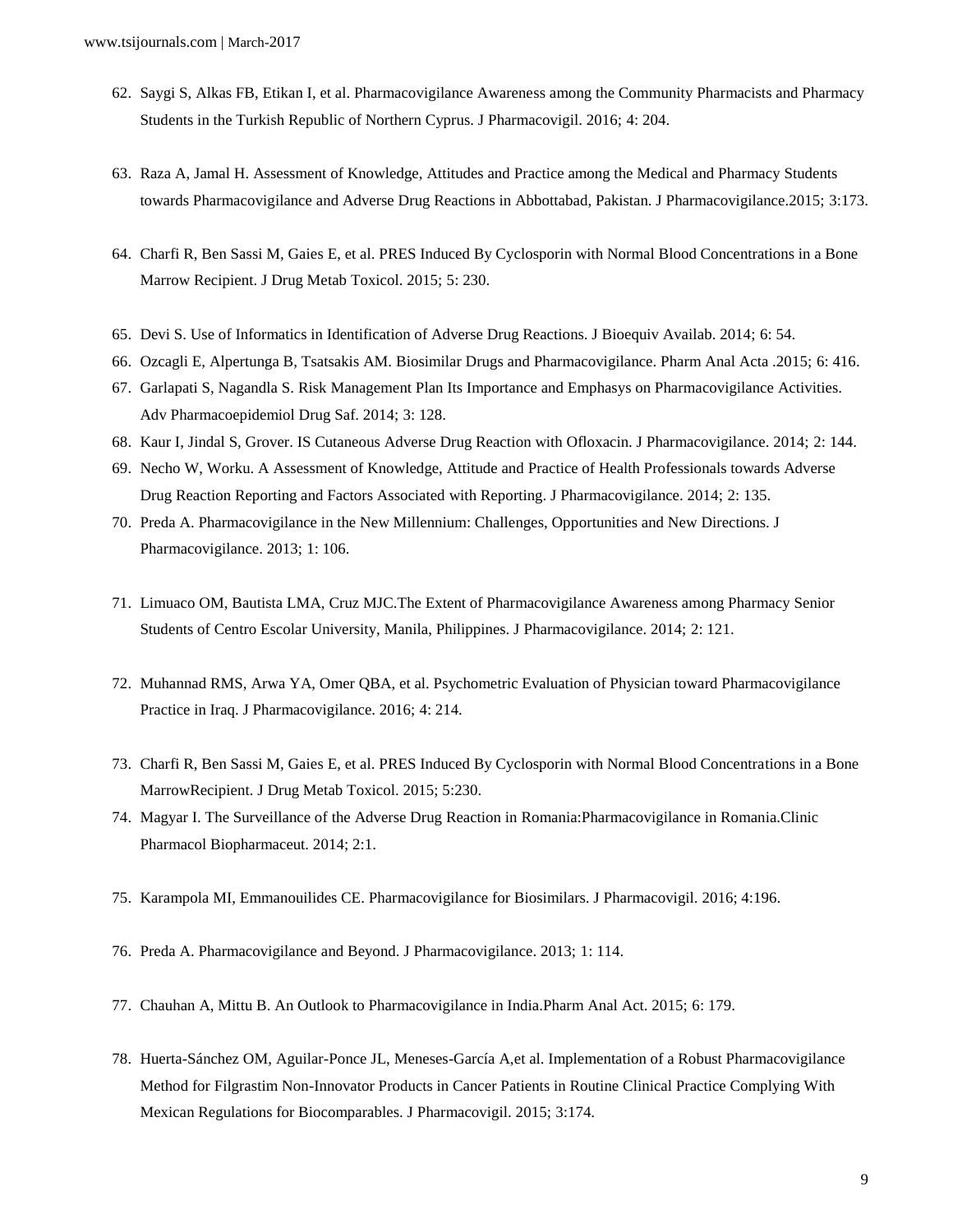- 79. Thota P, Vivekanandan K, Prakash J, et al. Weight gain in Association with Insulin Use An Analysis of Individual Case Safety Reports an Indian Database. J Pharmacovigilance. 2014; 2: 119.
- 80. Mishra H, Kumar V. Pharmacovigilance: Current Scenario in a Tertiary Care Teaching Medical College in North India. J Pharmacovigilance.2013; 1: 108.
- 81. Abjaude SAR, Silva NRd, Marques LAM, et al. Strategies to Stimulate Actions for Pharmacovigilance Decentralization. 2015; 3:165.
- 82. Obara T, Yamaguchi H, Satoh M, et al. Prevalence, Determinants, and Reasons for the Non-Reporting of Adverse Drug Reactions by Pharmacists in the Miyagi and Hokkaido Regions of Japan. Adv Pharmacoepidemiol Drug Saf. 2015; 4:191.
- 83. Kowalski CJ, Mrdjenovich AJ. Pharmacovigilance Observed: Why Watchful Waiting will Work. J Clin Diagn Res. 2015; 3: 114.
- 84. Abideen PS, Chandrasekaran K, Uma Maheswaran,et al. Implementation of Self Reporting Pharmacovigilance in Anti Tubercular Therapy Using Knowledge Based Approach. J Pharmacovigilance.2013; 1: 101.
- 85. Persaud-Sharma V, Zhou SF. Incorporation of New Technologies into Global Pharmacovigilance. J Pharmacovigilance.2013; 1:102.
- 86. Raza A, Jamal H. Assessment of Knowledge, Attitudes and Practice among the Medical and Pharmacy Students towards Pharmacovigilance and Adverse Drug Reactions in Abbottabad, Pakistan. J Pharmacovigilance.2015; 3:173.
- 87. Napoleone E, Scasserra C. Pharmacovigilance in Pediatric Age: The Role of Family Pediatricians-Medicines for Children Research Network (FP-MCRN). J Pharmacovigilance. 2015; 3: 168.
- 88. Hoang A, Tolentino MS, Tolentino MJ. Macular Supplements Containing Zinc and Vitamin A Should Be Replaced with Meso-Zeaxanthin, Lutein and Zeaxanthin: An Ophthalmic Need for Pharmacovigilance. J Pharmacovigil. 2016; 4:195.
- 89. Toklu HZ, Soyalan M, Gültekin O, et al. The Knowledge and Attitude of the Healthcare Professionals towards Pharmacovigilance and Adverse Drug Reaction Reporting in Northern Cyprus. J Pharmacovigilance. 2016; 4:193.
- 90. Boeker H, Himmighoffen H, Risch M, et al. Attention for Possible Cardiovascular Adverse Effects Under ECT in Association with a Combined Medication of Lithium and Duloxetine. J Anesth Clin Res.2016; 7: 651.
- 91. Brown JD, Hutchison LC, Martin BC. Comparing the Tools to Identify Potentially Inappropriate Medications in the Elderly and Future Research Directions. J Gerontol Geriatr Res. 2016; 5:321.
- 92. Elkalmi RM, Al-lela OQ, Jamshed SQ. Motivations and Obstacles for Adverse Drug Reactions Reporting among Healthcare Professionals from the Perspective of Lewin's Force Field Analysis Theory: Analytic Approach. J Pharmacovigilance.2014; 2:130.
- 93. Yamamoto. The Role of a Pharmacist and Undergraduate Pharmacy Education with Special Reference to the Adverse Drug Reaction Reporting System in Japan. J Pharmacovigilance. 2013; 1: 113.